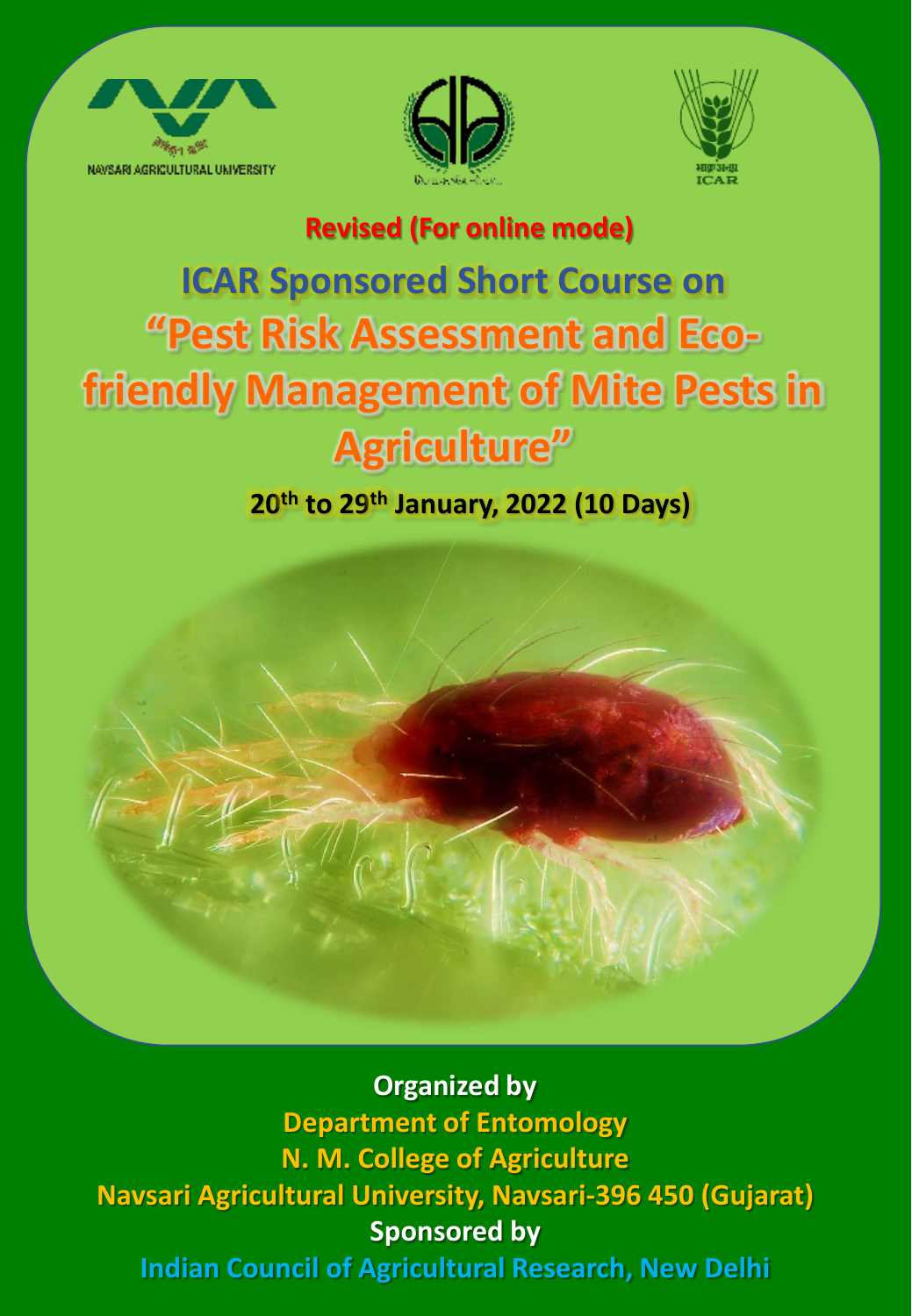#### **Background**

**Pest Risk Assessment (PRA) is done to determine if a pest needs to be regulated. PRA is also done to determine the strength of any phytosanitary measures taken against these invasive pests. The pest risk assessment is a tool to know the likelihood of entry, establishment or spread of a pest within the territory of an importing country, and in relation with potential biological and economic consequences. It is also the evaluation of potential for adverse effects on human, domestic animal health and wildlife. Agriculture has been facing destructive activities of numerous non-insect pests from time immemorial, leading to radical decrease in yield. These non-insect pests particularly mites are constantly being introduced to new areas either naturally or accidently. Global trade has resulted in increased numbers of many invasive non-native pests including mite species being introduced in new areas. Mites are microscopic but the harm they do may be often enormous. Plant mites are potential pests causing yield losses from 10 to 30 % in normal cases and total crop losses in epiphytic conditions. Vast biological diversity exists among mites which leads to almost unlimited host range. Mites co evolve with other pests and live in dynamic relationship with major pests. They also infest the stored food grains and remain undetected as they are able to mimic the colour of stored products and are microscopic in size. Their control measures include agrochemicals as well as biological options. Moreover, the parasitic mites are often a serious problem in animals including honeybee and livestock. For these reasons mites need different handling than many major insect pests. This short course will be helpful to the participant in updating their knowledge about mite pests and associated risk to ecosystem.**

#### **Objectives**

- **1. To impart training on Pest Risk Assessment with reference to mite pests with their economic importance in ecosystem.**
- **2. To provide practical exposure on advanced tools and techniques of holistic management of mite pests for sustainable agriculture.**

#### **About the course**

- **1) Importance of PRA in Agriculture**
- **2) International and domestic standards for PRA and Phytosanitary measures**
- **3) Mites and their importance**
- **4) Mite pests of various crops and their management**
- **5) Mite vectors of plant viruses and their management**
- **6) Mites in stored products and their management**
- **7) Mites infesting honeybees**
- **8) Mite pests of protected cultivation**
- **9) Biological control of plant mites**
- **10) IPM strategies for mite pest management**

#### **Faculty**

**In addition to the faculty of Navsari Agricultural University, special lectures of eminent scientists from ICAR/SAUs including private organizations will be arranged.**

**Date: 20/01/2022 to 29/01/2022 (10 Days)**

**Venue: Department of Entomology, N. M. College of Agriculture**

**Navsari Agricultural University, Navsari, Gujarat**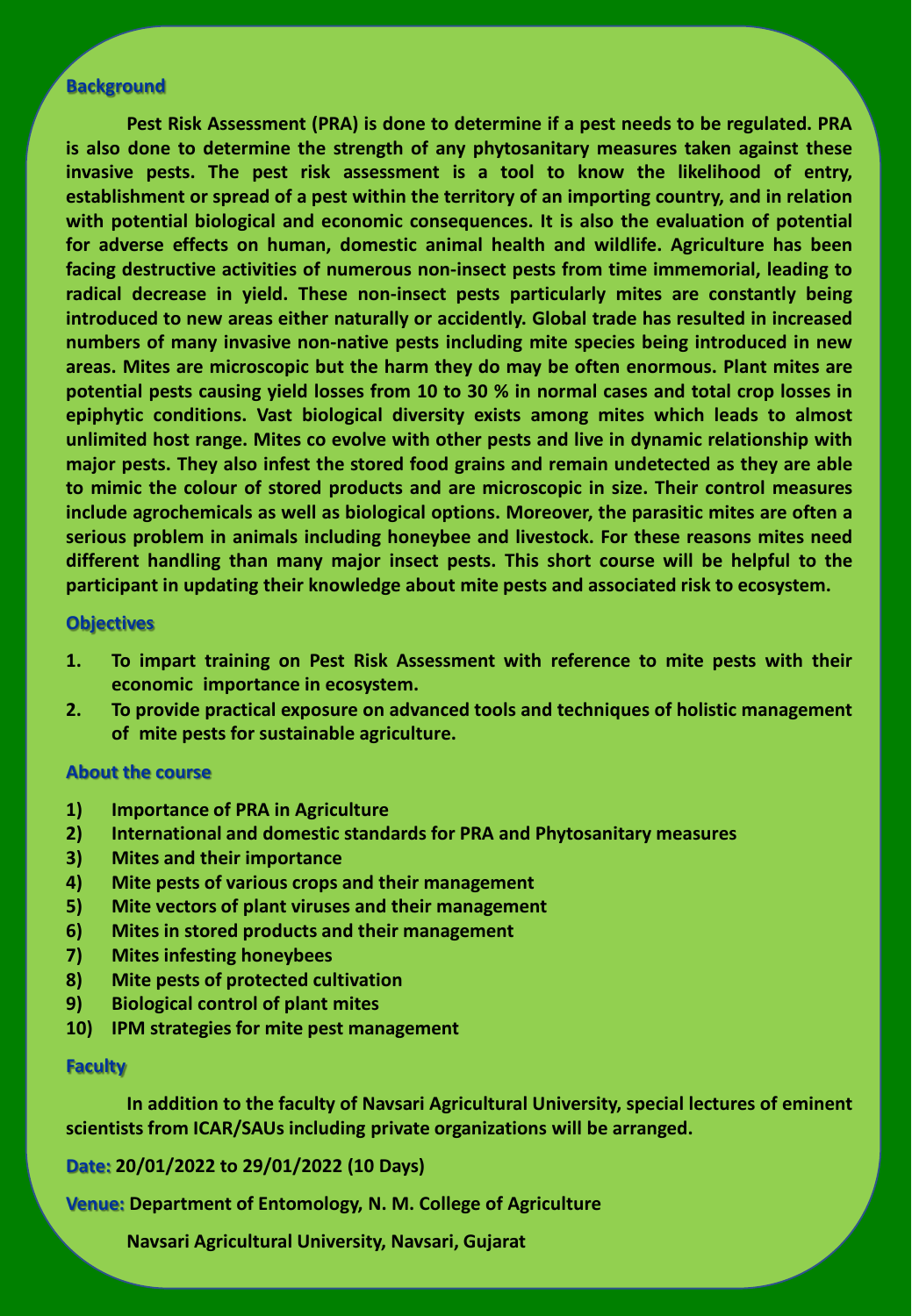#### **About Location**

**The short course will be held at Department of Entomology, N.M. College of Agriculture, Navsari Agricultural University, Navsari, which is located in the southern part of Gujarat on the banks of river Purna. Navsari is 40 km away from Surat which is famous for diamond industry and also regarded as textile hub of India. Navsari on the other hand is the birth place of Dadabhai Nauroji and Jamshedji Tata. Historical place Dandi is located 14 km from NAU main campus. Navsari Railway station and Main bus stand are located 3 and 7 kms from NAU main campus, respectively. The weather during January remain pleasant with maximum temperature of 26-300 C and minimum temperature of 15-18 0C.**

#### **Eligibility**

**The short course cum training programme is open for Teachers/Researchers/ Extension Personnel of SAUs and ICAR Institutes of the rank of Assistant Professor or equivalent and above with preferable specialization in Entomology/Plant Pathology/Plant Protection. Aspiring applicants may submit their nominations through proper channel so as to reach to the Course Director on or before 18 December, 2021. Applications will be considered on "First Come First serve Basis". Applications sent directly by the applicants will not be considered.**

#### **Registration**

**All the participants should submit their application online using CBP portal of Agricultural Education Division, ICAR ([https://cbp.icar.gov.in](https://cbp.icar.gov.in/)). After filling up the online application, take a print out of application form and get the approval from competent authority of the organization. Upload the scanned copy of approved form on CBP portal. The original copy along with Rs. 50/- in the form of Indian Postal Order in favour of "Assistant Administrative Officer, N.M. College of Agriculture, NAU, Navsari, payable at PO Eru, Navsari 396 450, should be sent to the Course Director.**

**An advance copy of the application (scanned copy) may be sent by email to overcome any postal delay. However, the candidature for final selection will be made only after receipt of the approved original copy. The detailed guidelines for participating in the ICAR short course may be downloaded from the CBP portal. The number of participants selected for the course will be 25 only.**

#### **Travel, Boarding and Lodging**

#### **No travel is required as it is rescheduled for online mode.**

**The participants will be paid to and fro travel fare for journey by train or bus as the case may be, by the shortest route on the production of original ticket/receipt. The payment will be AC III tier fare on production of a copy of the ticket(s). In lieu of incidental charges during travel, DA will be reimbursed as per the rules. The participants travelling by bus will be paid actual fare on production of original ticket or receipt limited to III AC, whichever is lower.**

#### **Evaluation and Feedback**

**Participants need to give their feedback at the end of course and fill up the evaluation proforma in the ICAR portal.**